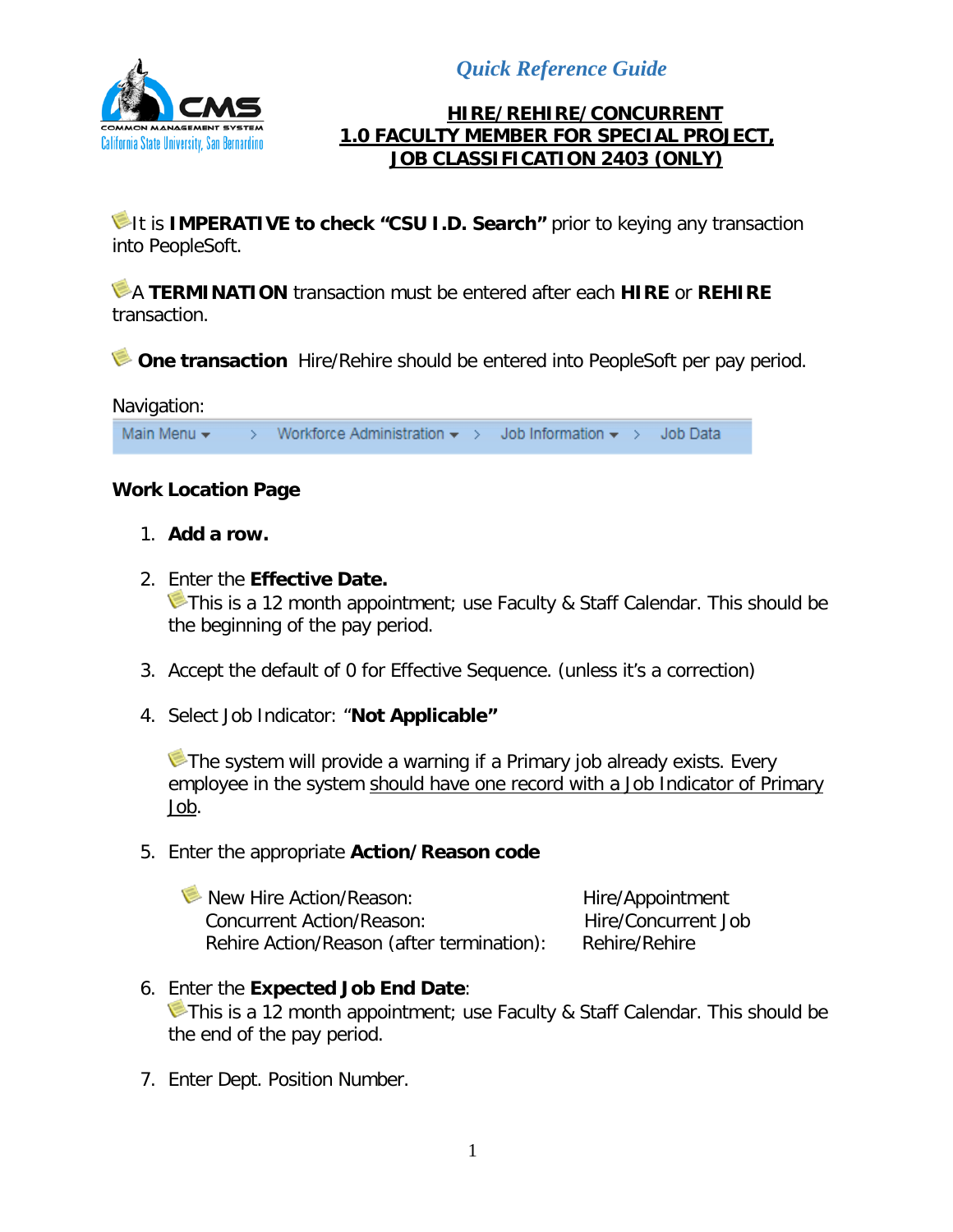## **Job Information Page**

- 1. Accept the defaults for Job Code 2403, Temporary/Part-Time
- 2. Verify Employee Class: **Temp** Rehired Annuitant Empl Class: "**Reh Annuit"**
- 3. Enter **FTE** per the calculation worksheet **(step 3)**
- 4. Skip "**Job Labor**" tab, and click the "**Payroll**" tab at the top of this page.

## **Payroll Page**

- 5. Select Absence Payroll System: "**Other"**
- 6. Confirm that Pay Group is: **MST**.
- 7. Accept the default Employee Type **(S)**
- 8. Skip "**Salary Plan**" tab, and click the "**CSU Job**" tab at the top of this page.

### **CSU Job Page**

- 1. PPT Status: **Await Action**.
- 2. Pay End Date. **Leave Blank**
- 3. Retirement Code. **Set to 'N' for ALL appointments.**
- 4. Legal Reference: Leave Blank **Rehired Annuitant** select "**GC21227**"
- 5. AY Dur of Appt date. **Leave Blank**
- 6. Click the **Compensation tab** at the top of this page.

## **Compensation Page**

## Go to **Pay Components** (lower half of page).

- 1. Frequency: **"M" Monthly**
- 2. Pay Components: **CSUMTH**
- 3. Comp Rate: per the calculation worksheet (full time equivalent monthly base rate- **step 7**)
- 4. Then select "**CALCULATE COMPENSATION**" Validate **Compensation Rate** equals the amount due (per the calculation worksheet- **Step 1**)
- 5. Click the "**CSU Faculty Job**" tab at the top of this page

## **CSU Faculty Job page**

- 6. Enter the Faculty Fraction: (per the calculation worksheet-**Step 3**)
- 7. At the bottom select "**Employment Data"** (Near U.S. Flag)
- 8. Click the **Time Reporter Data link** only for new hire and concurrent hire appointments. Rehire transactions can skip this step.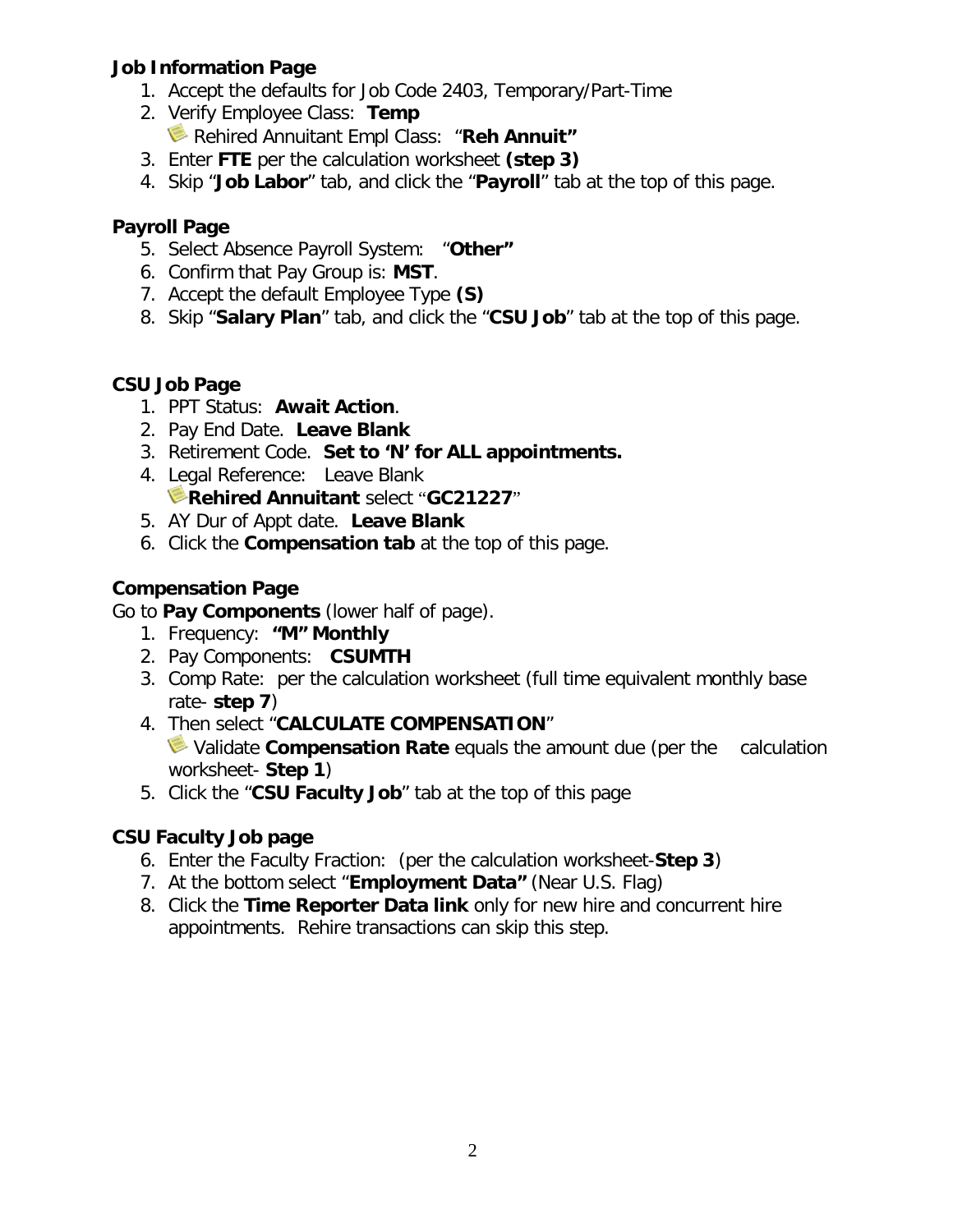### **Time Reporter Data**

- 1. Accept the default Effective date and accept the default of Active.
- 2. Workgroup: **SAL R03**
- 3. Verify Taskgroup: **CSU**
- 4. Click .
- 5. Click **B** save. Warnings will appear. Review them and click OK and return to Job Data.
- 6. Final  $\Box$  Save) to the record. For hire transactions the end users must refresh the system by exiting the record, and returning to the Workforce Administration > Job Information> and Job Data page.

Main Menu  $\star$  > Workforce Administration  $\star$  > Job Information  $\star$  > Job Data

 As a reminder, a **TERMINATION** transaction must be entered after each **HIRE** or **REHIRE** transaction.

Submit 2 copies of the completed "CSUSB Memo of Intent to Hire/Appointment Form, 1.0 Faculty for Special Projects", and the time sheets with copies to Academic Personnel for processing.